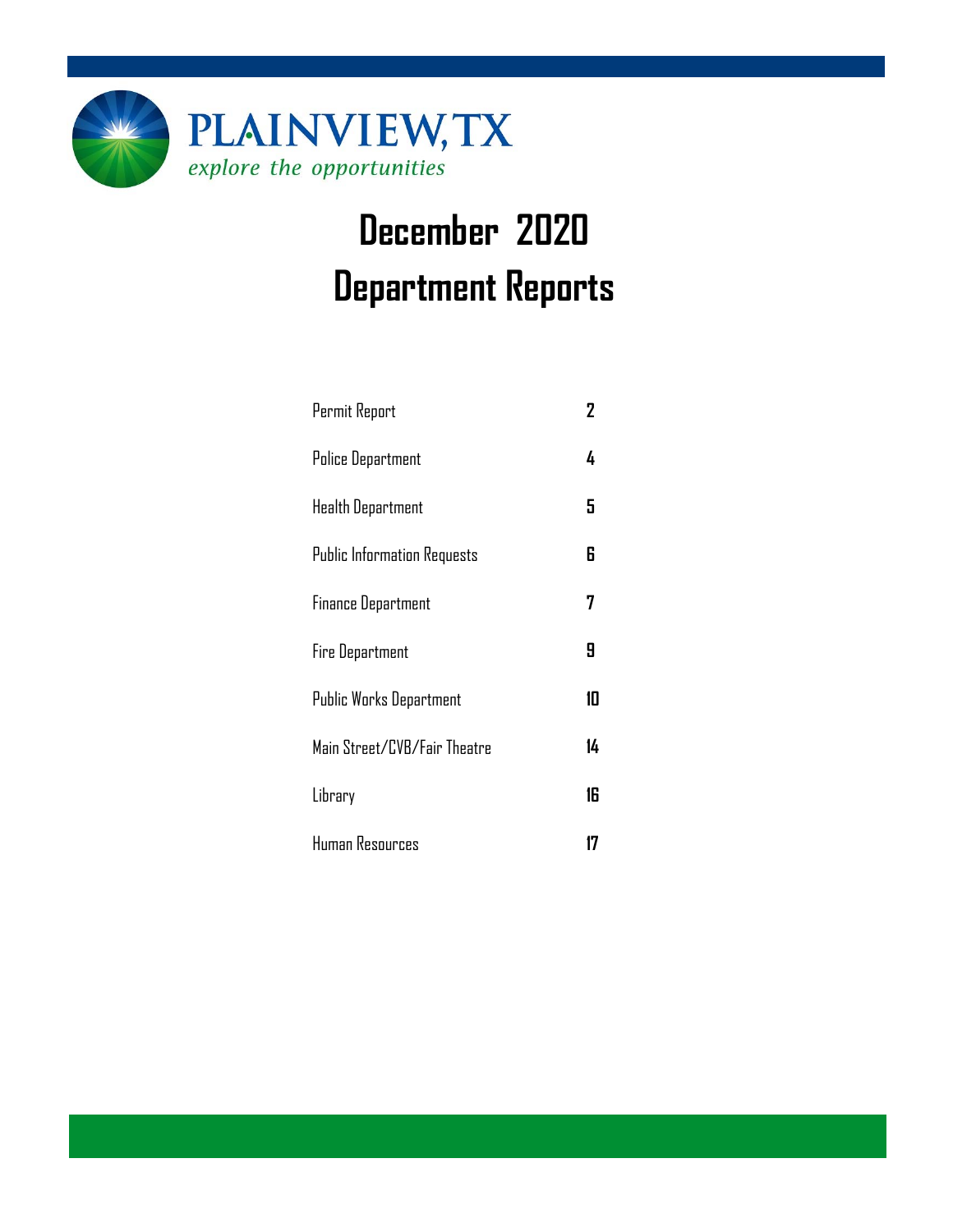| <b>Permits Issued</b>           |                 |                 |  |  |  |
|---------------------------------|-----------------|-----------------|--|--|--|
|                                 | <b>DEC 2020</b> | <b>DEC 2019</b> |  |  |  |
| <b>Buildings</b>                |                 |                 |  |  |  |
| Number                          | 12              | 10              |  |  |  |
| Value                           | \$102,391.64    | \$35,385.00     |  |  |  |
| Fees                            | \$585.00        | \$350.00        |  |  |  |
| <b>Electrical</b>               |                 |                 |  |  |  |
| Number                          | 8               | 6               |  |  |  |
| Fees                            | \$175.00        | \$150.00        |  |  |  |
| Plumbing                        |                 |                 |  |  |  |
| Number                          | 18              | 19              |  |  |  |
| Fees                            | \$450.00        | \$542.88        |  |  |  |
| <b>Mechanical</b>               |                 |                 |  |  |  |
| Number                          | 6               | 8               |  |  |  |
| Fees                            | \$525.00        | \$200.00        |  |  |  |
| Zoning                          |                 |                 |  |  |  |
| Number                          | 0               | $\mathbf 0$     |  |  |  |
| Fees                            |                 | \$0.00          |  |  |  |
| <b>Sprinkler</b>                |                 |                 |  |  |  |
| Number                          | 1               | $\overline{0}$  |  |  |  |
| Fees                            | \$115.00        | \$0.00          |  |  |  |
| <b>Certificate of Occupancy</b> |                 |                 |  |  |  |
| Number                          | 5               |                 |  |  |  |
| <b>TOTAL FEES</b>               | \$1,850.00      | \$1,242.88      |  |  |  |

### **Certificates of Occupancy issued in December 2020:**

J & V McGavock LLC Sutherlands Homebase Jesus & Anna Rey Bulldog Ace Hardware Serv's Kustomz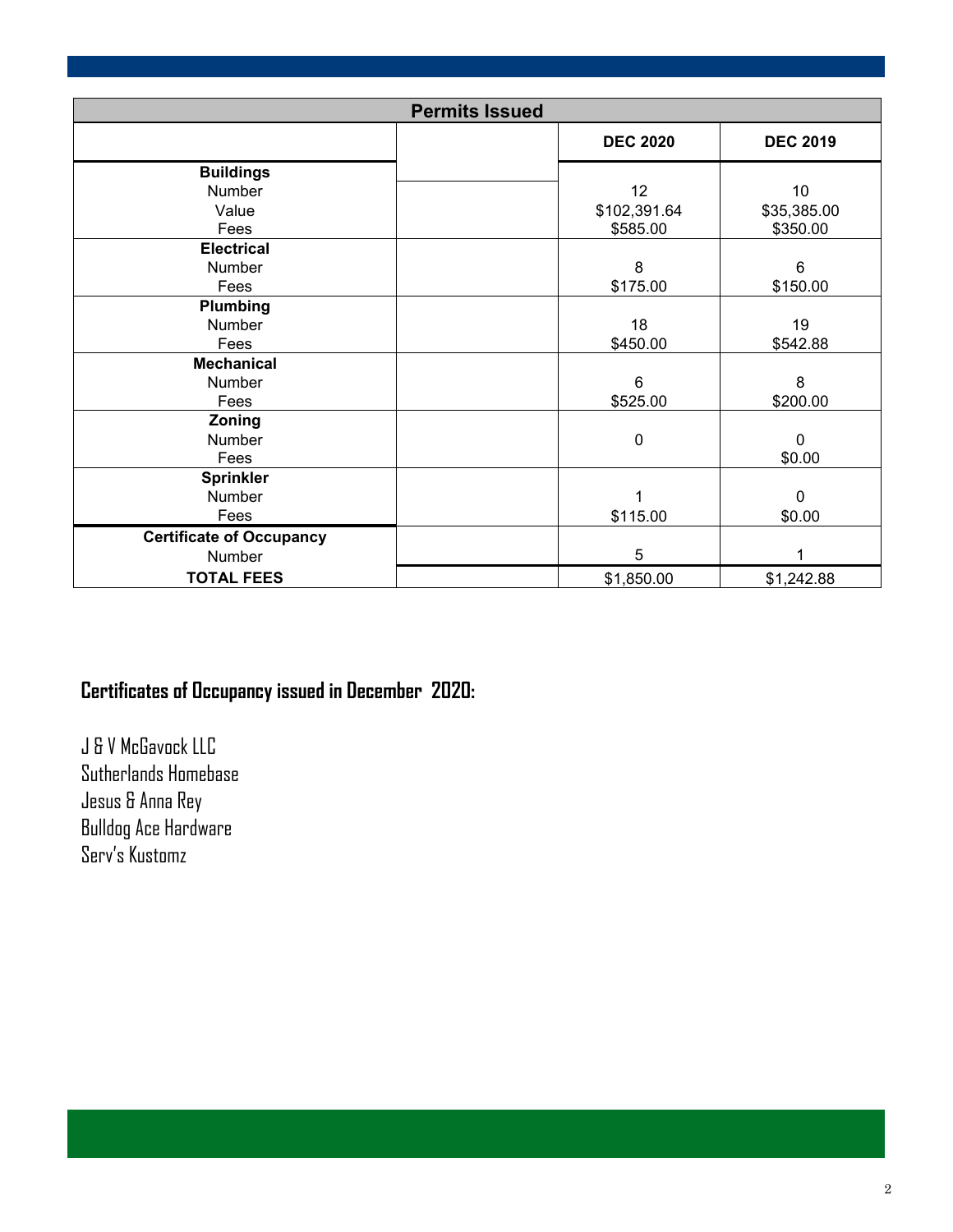### **Community Development Report December 2020 Data**

|                                                                                    | <b>Nature of Building Permits</b>                |                                   |                                               |                  |                                             |  |  |  |
|------------------------------------------------------------------------------------|--------------------------------------------------|-----------------------------------|-----------------------------------------------|------------------|---------------------------------------------|--|--|--|
| <b>Number of</b><br><b>Permits for current month</b>                               | <b>Types</b>                                     | <b>Total to Date</b><br>This year | <b>Monthly</b><br><b>Valuation</b>            |                  | <b>This Calendar</b><br><b>Year to Date</b> |  |  |  |
|                                                                                    | <b>New Residential</b>                           | 2                                 |                                               | \$               | 390,000.00                                  |  |  |  |
| $\overline{2}$                                                                     | <b>Residential Addition</b>                      | 23                                | \$<br>3,596.64                                | \$               | 252,525.16                                  |  |  |  |
| 1                                                                                  | <b>Residential Remodel</b>                       |                                   | \$<br>100.00                                  | \$               | 315,640.00                                  |  |  |  |
|                                                                                    | <b>Residential Repair</b>                        | 3                                 |                                               | \$               | 19,825.00                                   |  |  |  |
| 1                                                                                  | <b>Residential Demoli-</b><br>tion               | 1                                 |                                               |                  |                                             |  |  |  |
|                                                                                    | <b>Residential Accesso-</b><br>ry                | 6                                 |                                               | \$               | 523,885.00                                  |  |  |  |
| $\overline{2}$                                                                     | Garage/Carport                                   | 46                                | \$<br>19,300.00                               | \$               | 103,011.61                                  |  |  |  |
|                                                                                    | <b>Storage Building</b>                          | 12                                |                                               | \$               | 81,030.00                                   |  |  |  |
|                                                                                    | <b>New Commercial</b>                            | $\overline{7}$                    |                                               | \$               | 2,559,952.50                                |  |  |  |
|                                                                                    | <b>Commercial Addition</b>                       | 6                                 |                                               | \$               | 390,466.21                                  |  |  |  |
| 1                                                                                  | <b>Commercial Remodel</b>                        | 15                                | \$<br>3,500.00                                | \$               | 9,351,532.73                                |  |  |  |
|                                                                                    | <b>Commercial Repair</b>                         |                                   |                                               | \$               |                                             |  |  |  |
|                                                                                    | <b>Commercial Demoli-</b>                        |                                   |                                               |                  |                                             |  |  |  |
| tion                                                                               |                                                  | 7                                 |                                               | \$               | 409,000.00                                  |  |  |  |
|                                                                                    | <b>Commercial Accesso-</b><br>ry                 | 3                                 |                                               | \$               | 75,000.00                                   |  |  |  |
|                                                                                    | <b>Masonry Fence</b>                             | $\mathbf{1}$                      |                                               | \$               | 500.00                                      |  |  |  |
|                                                                                    | Signs                                            | 28                                |                                               | \$               | 167,511.00                                  |  |  |  |
| 5                                                                                  | Roofing                                          | 126                               | \$<br>75,895.00                               | \$               | 1,267,510.24                                |  |  |  |
|                                                                                    |                                                  |                                   |                                               | \$               |                                             |  |  |  |
|                                                                                    |                                                  |                                   |                                               | \$               |                                             |  |  |  |
| 12                                                                                 |                                                  | 309                               | \$<br>102,391.64                              | \$               | 15,907,389.45                               |  |  |  |
|                                                                                    |                                                  | 4. Building Valuation             |                                               |                  |                                             |  |  |  |
| Last Year<br>To Date                                                               | \$20,528,653.10                                  |                                   | This Year<br>To Date                          | \$               | 15,907,389.45                               |  |  |  |
| <b>Administrative Warrants is-</b><br>sued                                         | <b>Violations is-</b><br>sued/Compliance<br>Rate | <b>Citations is-</b><br>sued      | Demo Orders issued/Demolitions per-<br>formed |                  |                                             |  |  |  |
| 0                                                                                  | 27/2                                             | 2                                 |                                               | 0/0              |                                             |  |  |  |
|                                                                                    | <b>Planning and Zoning Activity Summary</b>      |                                   |                                               |                  |                                             |  |  |  |
| <b>Plats cases submitted</b><br>Zoning cases submitted<br>Variance cases submitted |                                                  |                                   |                                               |                  |                                             |  |  |  |
| 0                                                                                  | 0                                                |                                   |                                               | $\mathbf 0$      |                                             |  |  |  |
| <b>SWEEP 1-2020</b><br>Start date 1/13/2020-                                       |                                                  | <b>Letters Sent</b>               | <b>Violations</b>                             | <b>Citations</b> |                                             |  |  |  |
| 1/24/2020                                                                          |                                                  | 1390                              | 94                                            |                  | 0                                           |  |  |  |

3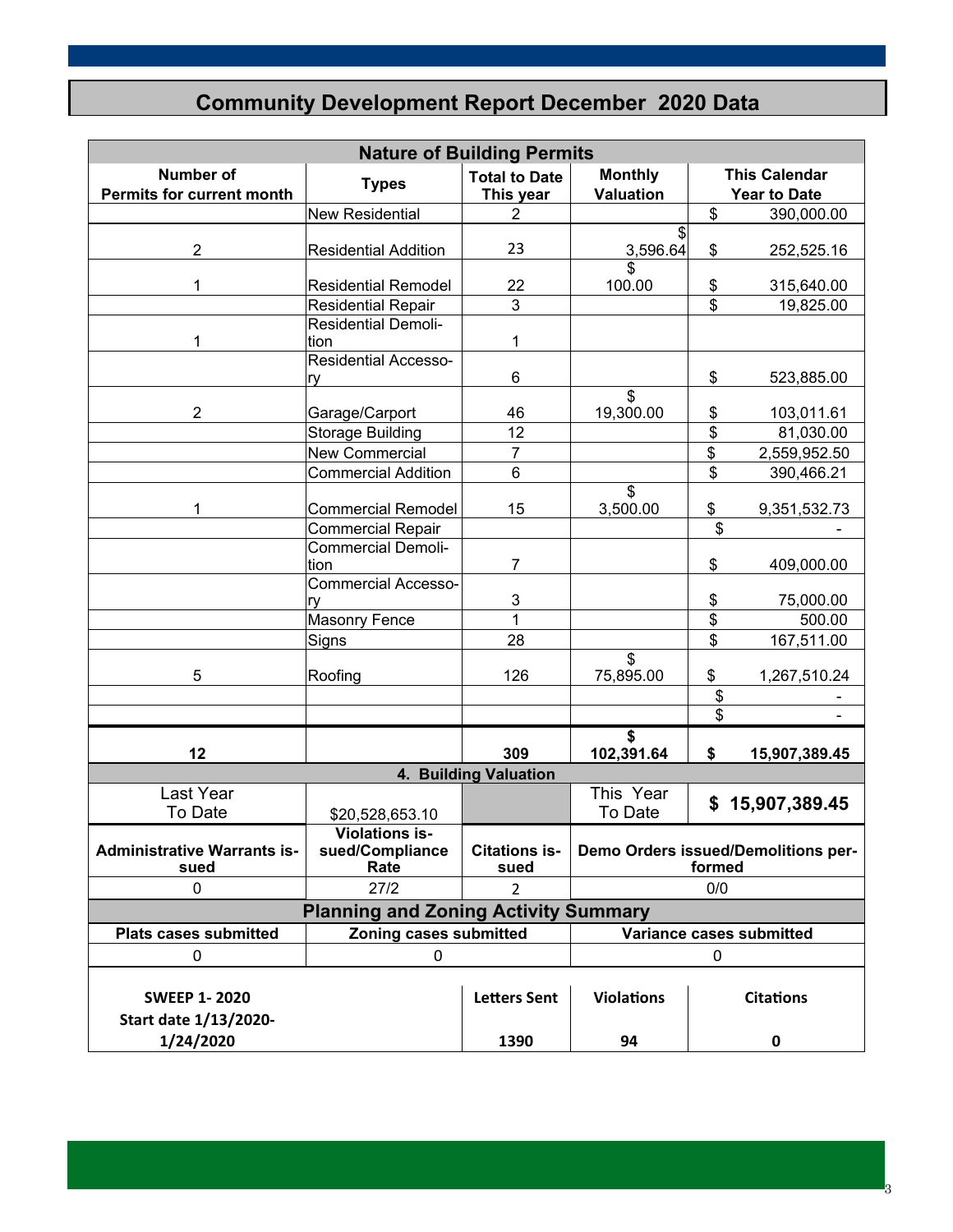### **Police Department Report December 2020 Data**

| December 2020                |       |
|------------------------------|-------|
| Total Calls for Service      | 1.867 |
| Police Calls                 | 1.562 |
| Fire Calls                   | 15    |
| <b>EMS Calls</b>             | 289   |
| <b>Primary Categories</b>    | 223   |
| <b>Total Arrests</b>         | 17    |
| <b>Total Citations</b>       | 77    |
| <b>Total Violations</b>      | 103   |
| <b>Total Reports Written</b> | 184   |
| <b>Cases Assigned for</b>    |       |
| further Investigation        | 87    |

| <b>Abandoned Vehicles</b>    |    | Harassment                 |    |
|------------------------------|----|----------------------------|----|
| Agency Assists               |    | Health and Safety          |    |
| Public Service               |    | Juvenile Problem           | 7  |
| Assaults                     | 42 | Kidnapping                 |    |
| Burglary                     | S. | Mental Subject             | 7  |
| <b>Controlled Substances</b> | 9  | Miscellaneous              |    |
| Damaged Property             | 21 | <b>Missing Person</b>      |    |
| <b>Deaths</b>                | Χ  | <b>Obstructing Justice</b> |    |
| DUI                          | 3  | <b>Obstructing Police</b>  | 1П |
| Forgery                      |    | Persons Crimes             | Χ  |
| Fraud                        | 4  | Privacy Violation          |    |
| Property                     | 4  | Public Intoxication        | 2  |
| Gambling                     |    | Stolen Vehicle             | 4  |
| Theft                        | 44 | <b>Traffic Arrests</b>     |    |
| <b>Traffic Accident</b>      | 34 | <b>Traffic Problem</b>     |    |
| Trespassing                  | 7  | Warrant                    | 5  |
| <b>Weapons Offenses</b>      | R  | <b>Public Peace</b>        |    |
| Robbery                      |    | Sexual Assault             | R  |
| Suspicious Person            | 1  | Money Laundering           |    |
| Threats                      |    | Other Sex Offenses         | 3  |
| Liquor Law                   |    | <b>Domestic Problem</b>    | 7  |
| <b>Embezzlement</b>          |    | Civil Problem              |    |
| <b>Vehicle Repossession</b>  |    | Pornography                |    |

### **December 2019 Total Calls for Service** 2,085

| <b>Police Calls</b>          | 1.829 |
|------------------------------|-------|
| Fire Calls                   | 75    |
| <b>EMS Calls</b>             | 231   |
| <b>Primary Categories</b>    | 311   |
| <b>Total Arrests</b>         | 81    |
| <b>Total Citations</b>       | 202   |
| <b>Total Violations</b>      | 744   |
| <b>Total Reports Written</b> | 747   |
| <b>Cases Assigned for</b>    |       |
| further Investigation        | 179   |

#### **December 2020 December 2019**

| Abandoned Vehicles           | 2  | Harassment                | 6 |
|------------------------------|----|---------------------------|---|
| Agency Assists               | 2  | <b>Health and Safety</b>  | П |
| <b>Public Service</b>        | Π  | Juvenile Problem          | R |
| Assaults                     | 27 | Kidnapping                | Π |
| Burglary                     | 14 | <b>Mental Subject</b>     | 3 |
| <b>Controlled Substances</b> | 19 | <b>Miscellaneous</b>      | 4 |
| <b>Damaged Property</b>      | 13 | Missing Person            | Π |
| Deaths                       | 1  | Obstructing Justice       | 4 |
| DIII                         | 4  | <b>Obstructing Police</b> | 2 |
| Forgery                      | 2  | Persons Crimes            | 7 |
| Fraud                        |    | Privacy Violation         |   |
| Property                     | 8  | Public Intoxication       | Π |
| Gambling                     |    | Stolen Vehicle            | Π |
| Theft                        | 62 | <b>Traffic Arrests</b>    | Π |
| <b>Traffic Accident</b>      | 43 | <b>Traffic Problem</b>    | Π |
| Trespassing                  | R  | Warrant                   | Π |
| Weapons Offenses             | 3  | <b>Public Peace</b>       | 3 |
| Robbery                      | Π  | Sexual Assault            |   |
| Suspicious Person            | 1  | Money Laundering          |   |
| <b>Threats</b>               | 7  | Other Sex Offenses        | 7 |
| Liquor Law                   |    | <b>Domestic Problem</b>   |   |
| <b>Embezzlement</b>          |    | Civil Problem             |   |
| <b>Vehicle Repossession</b>  | П  | Pornography               | 0 |

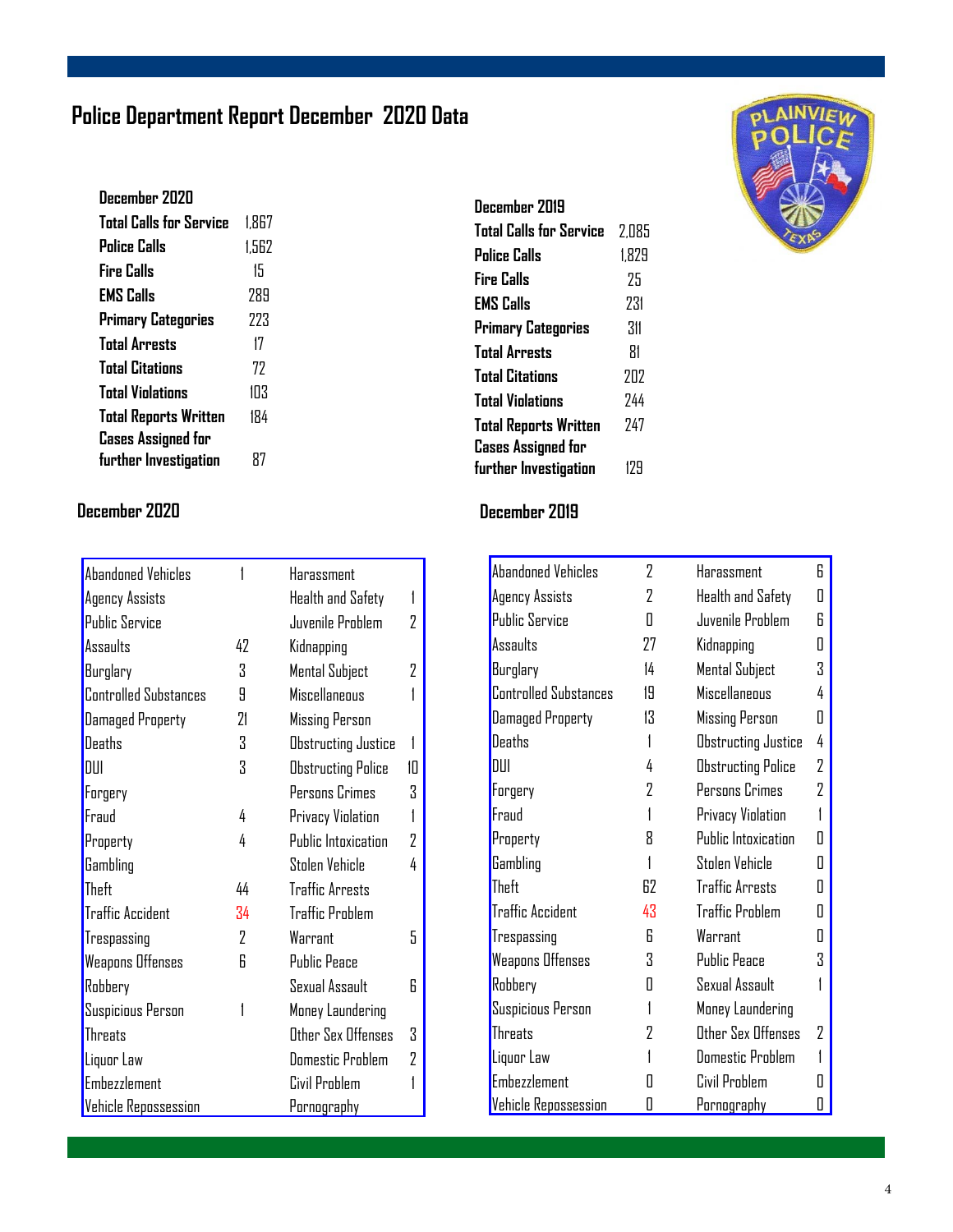### **Health Department Report December 2020 Data**

Month 12/01/2020 THRU 12/31/2020 Dec-20

|                               |                         | Department |        |     |
|-------------------------------|-------------------------|------------|--------|-----|
|                               | 52                      | 53         | 56     |     |
| Service Provided              |                         |            |        |     |
| <b>Allergy Shots</b>          |                         |            |        |     |
| <b>Blood Pressure</b>         |                         |            |        |     |
| Cholesterol                   |                         |            |        |     |
| <b>Counsel and Educated</b>   | 31                      | 5          | 82     |     |
| Drug Testing (pre employ-     |                         |            |        |     |
| ment)                         | 1                       |            |        |     |
| Glucose                       |                         |            |        |     |
| <b>Jail Clients</b>           |                         |            |        |     |
| Outreach & Flu Clinics        |                         |            |        |     |
| Phlebotomy                    |                         |            |        |     |
| PPD Testing (inquiries)       |                         | 5          |        |     |
| Pregnancy Test (inquiries)    | 6                       |            |        |     |
| STD and HIV Patients          |                         |            |        |     |
| (inquiries)                   | 15                      |            |        |     |
| <b>TB Clinic</b>              |                         |            |        |     |
| Immunizations                 |                         |            |        |     |
| flu shots                     |                         |            | 4      |     |
| <b>Mammogram Vouchers</b>     | 5                       |            |        |     |
| Complaints & Inspections      |                         |            |        |     |
| <b>Food Permits</b>           |                         |            |        |     |
| Immunization Inquiries        |                         |            | 78     |     |
| Dental App/Quests             | $\overline{\mathbf{4}}$ |            |        |     |
|                               |                         |            |        |     |
| <b>Total Patient Services</b> | 62                      | 10         | 164    | 236 |
|                               | 26.27%                  | 4.24%      | 69.49% |     |

HEALTH DEPARTMENT CLOSED IN DECEMBER

#### **Food Inspections Monthly List December 2020**

|            |                           |                                                                          | #                 | Prev#             |
|------------|---------------------------|--------------------------------------------------------------------------|-------------------|-------------------|
| Insp Date  | <b>Establishment Name</b> | <b>Demerits</b>                                                          | <b>Violations</b> | <b>Violations</b> |
| 12/3/2020  | Tea to Go                 |                                                                          | CP                |                   |
| 12/3/2020  | Leal's                    |                                                                          | CP                |                   |
| 12/7/2020  | Stripes # 2491            | 6                                                                        | CP                | 6                 |
| 12/7/2020  | Milinda Michoacana 7      | Closed                                                                   |                   |                   |
| 12/30/2020 | nothing but Smokes        |                                                                          | СP                |                   |
| 11/30/2020 | Daily PUM calls           | >300                                                                     |                   |                   |
| 11/30/2020 | Reportable Conditions     | 958                                                                      |                   |                   |
|            |                           | DC=daycare, SP=swimming pool, OB=observation consult-follow-up, C=closed |                   |                   |
|            |                           | FB=food booth, CP=complaint, MT=mobile Truck, R=reinspection, F=failed   |                   |                   |
|            |                           | NS=no score, OK=OK, TC=temporarily closed, NA=not able to inspect        |                   |                   |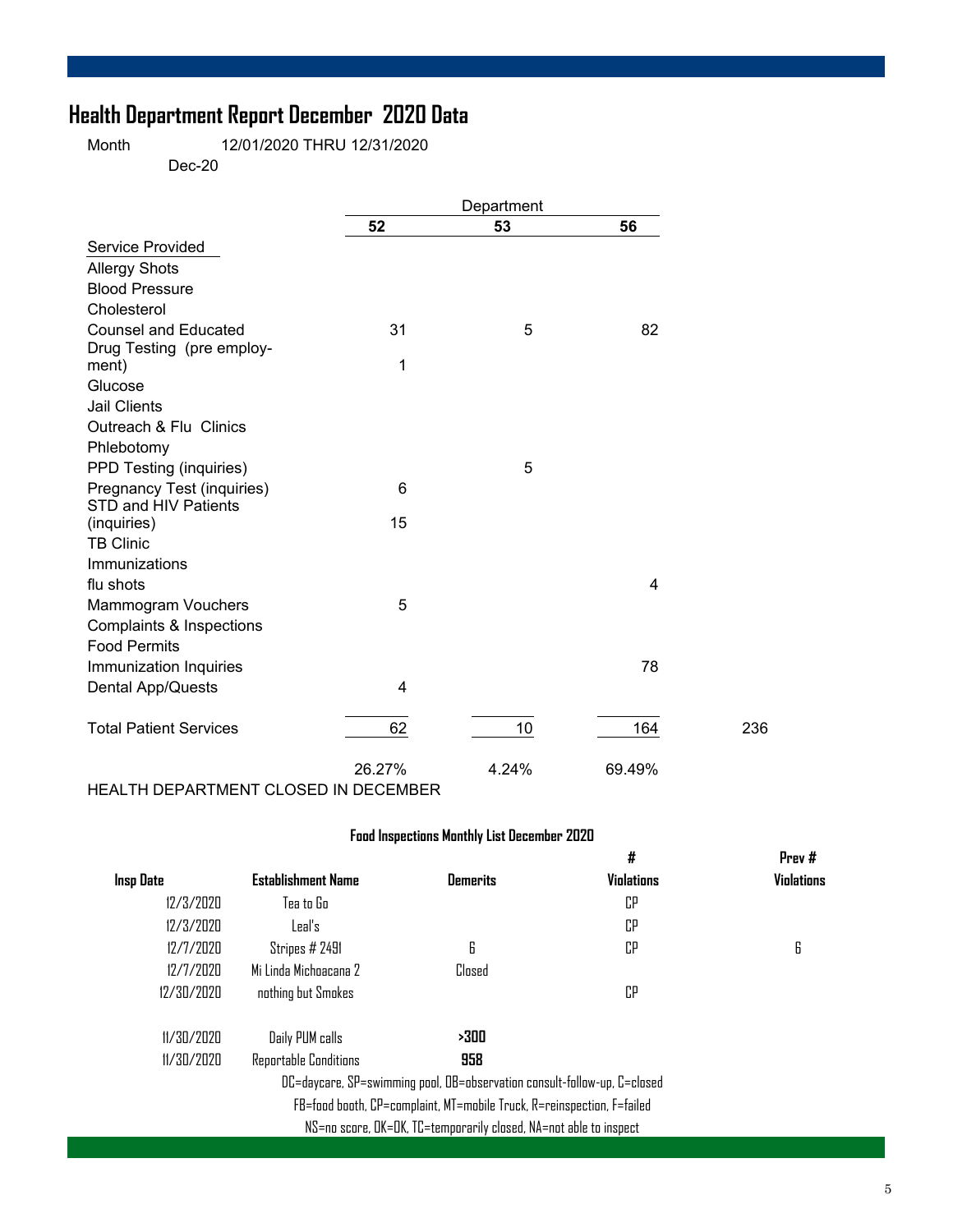## **Public Information Requests Report December 2020 Data**

| <b>Public Information Requests Logs</b> |                |                          |                |  |  |  |
|-----------------------------------------|----------------|--------------------------|----------------|--|--|--|
|                                         |                |                          |                |  |  |  |
|                                         | City Secretary | <b>Police Department</b> | Fire*          |  |  |  |
| $0$ ct-18                               | 5              | 0                        | 5              |  |  |  |
| Nov-18                                  | 13             | 0                        | $\overline{2}$ |  |  |  |
| Dec-18                                  | 4              | 0                        | 7              |  |  |  |
| Jan-19                                  | 9              | 0                        | 8              |  |  |  |
| $Feb-19$                                | 6              | 1                        | $\overline{2}$ |  |  |  |
| $Mar-19$                                | 6              | 3                        |                |  |  |  |
| $Apr-19$                                | 5              | 0                        | 3              |  |  |  |
| $May-19$                                | 3              |                          |                |  |  |  |
| $Jun-19$                                |                | O                        | 2              |  |  |  |
| Jul 19                                  | 7              | D                        |                |  |  |  |
| Aug-19                                  | 8              |                          | 0              |  |  |  |
| <u>Sep-19</u>                           | 9              |                          | 3              |  |  |  |
| <u>Oct</u> 19                           | 8              |                          | 3              |  |  |  |
| Nov-19                                  | O              |                          | 2              |  |  |  |
| $Dec-19$                                | 2              | 3                        | 2              |  |  |  |
| <u>Jan 20</u>                           | 7              | $\overline{2}$           |                |  |  |  |
| Feb 20                                  | 7              |                          | 4              |  |  |  |
| $Mar-20$                                |                | 0                        | 3              |  |  |  |
| Apr-20                                  | 4              | $\overline{2}$           | $\overline{2}$ |  |  |  |
| May-20                                  | 3              | O                        | 2              |  |  |  |
| $Jun-20$                                |                | $\overline{2}$           |                |  |  |  |
| $Jul-20$                                | 4              | O                        |                |  |  |  |
| $Aug-20$                                | 7              | 1                        | D              |  |  |  |
| <u>Sep-20</u>                           | 4              | O                        |                |  |  |  |
| $0ct-20$                                | O              | I                        | 3              |  |  |  |
| Nov 20                                  | $\overline{2}$ | 0                        |                |  |  |  |
| $Dec$ 20                                | 3              | 5                        | 0              |  |  |  |

\*Medical Records Requests only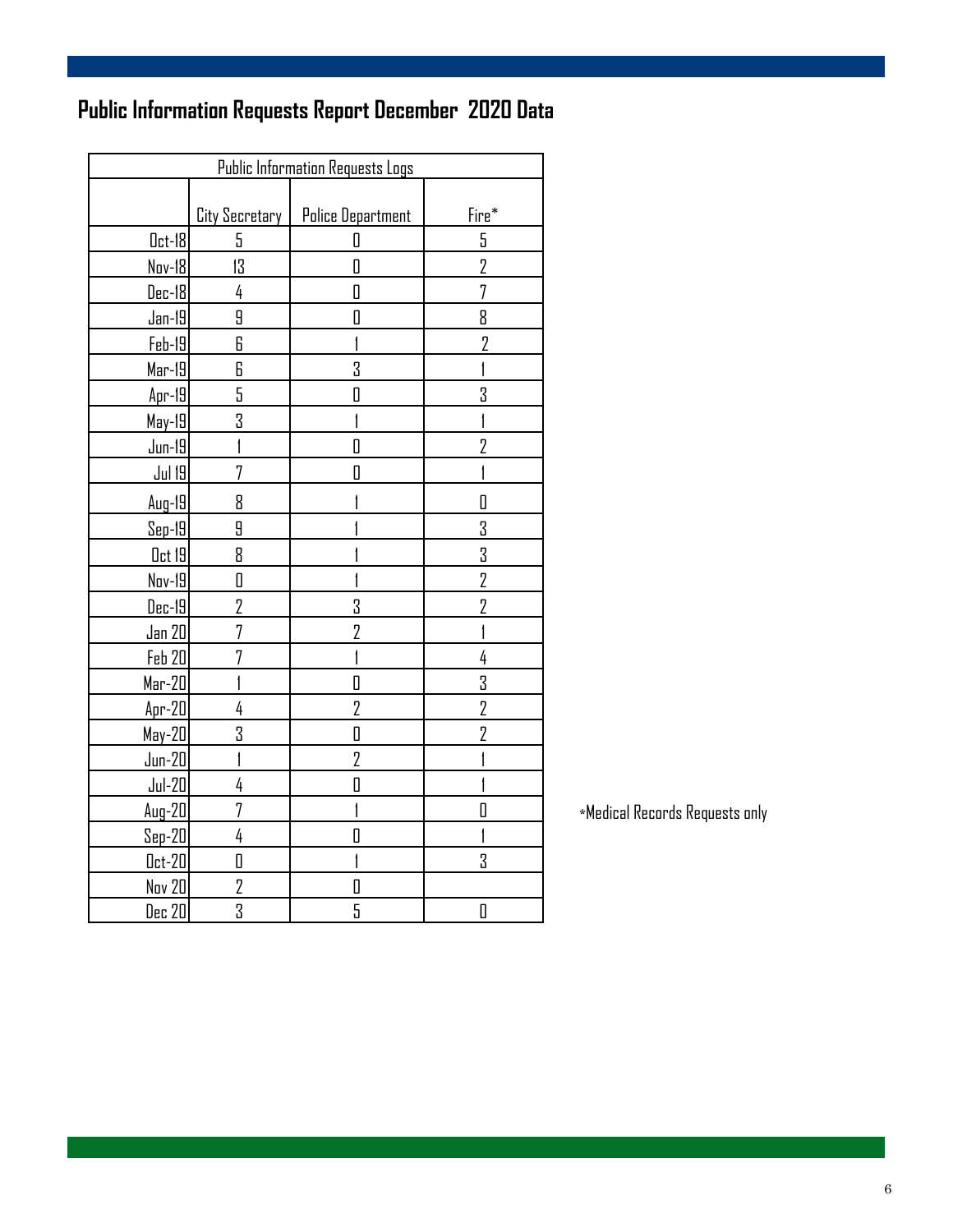### **Finance Department Report December 2020 Data**

|                                                              | <b>This Month</b> | $Y-T-D$         | <b>This Month</b><br><b>Last Year</b> |    | <b>Previous</b><br>$Y-T-D$ |
|--------------------------------------------------------------|-------------------|-----------------|---------------------------------------|----|----------------------------|
| <b>Customers Billed</b>                                      | 7,735             | 23,266          | 7,691                                 |    | 23,124                     |
| Gallons Billed (000's)                                       | 68,482            | 237,081         | 54,955                                |    | 212,515                    |
| <b>Gallons Produced</b><br>(000's)                           | 63,152            | 218,914         | 72,399                                |    | 220,464                    |
| <b>Production Billed</b>                                     | 108.4%            | 108.3%          | 75.9%                                 |    | 96.4%                      |
| New Meter Taps                                               | 1                 | 1               | 1                                     |    | 1                          |
| <b>New Customers</b><br>(Read-on's)                          | 60                | 217             | 54                                    |    | 186                        |
| Final Billing (Read-<br>Offs)                                | 102               | 278             | 68                                    |    | 214                        |
| Transfers (Off & On)                                         | 26                | 96              | 20                                    |    | 86                         |
| 14 Day Contract                                              | 34                | 126             | 26                                    |    | 78                         |
| Dis-connects (Non-<br>Payment)                               | 222               | 700             | 243                                   |    | 621                        |
| Misc. Customer Ser-<br>vice<br>(ie., re-read, leak<br>check) | 112               | 340             | 106                                   |    | 330                        |
| <b>Billing Re-cap</b>                                        |                   |                 |                                       |    |                            |
| Water                                                        | \$<br>406,579     | \$<br>1,307,635 | \$<br>364,198                         | S. | 1,221,484                  |
| Sewer                                                        | 215,716           | 655,928         | 190,051                               |    | 614,101                    |
| Refuse                                                       | 215,227           | 647,549         | 216,079                               |    | 649,254                    |
| <b>Transfer Fees</b>                                         | 325               | 1,200           | 225                                   |    | 1,050                      |
| <b>Total Billing</b>                                         | \$<br>837,847     | \$<br>2,612,312 | \$<br>770,553                         | \$ | 2,485,889                  |

#### **CITY OF PLAINVIEW Utility Billing Activity Report December 31, 2020**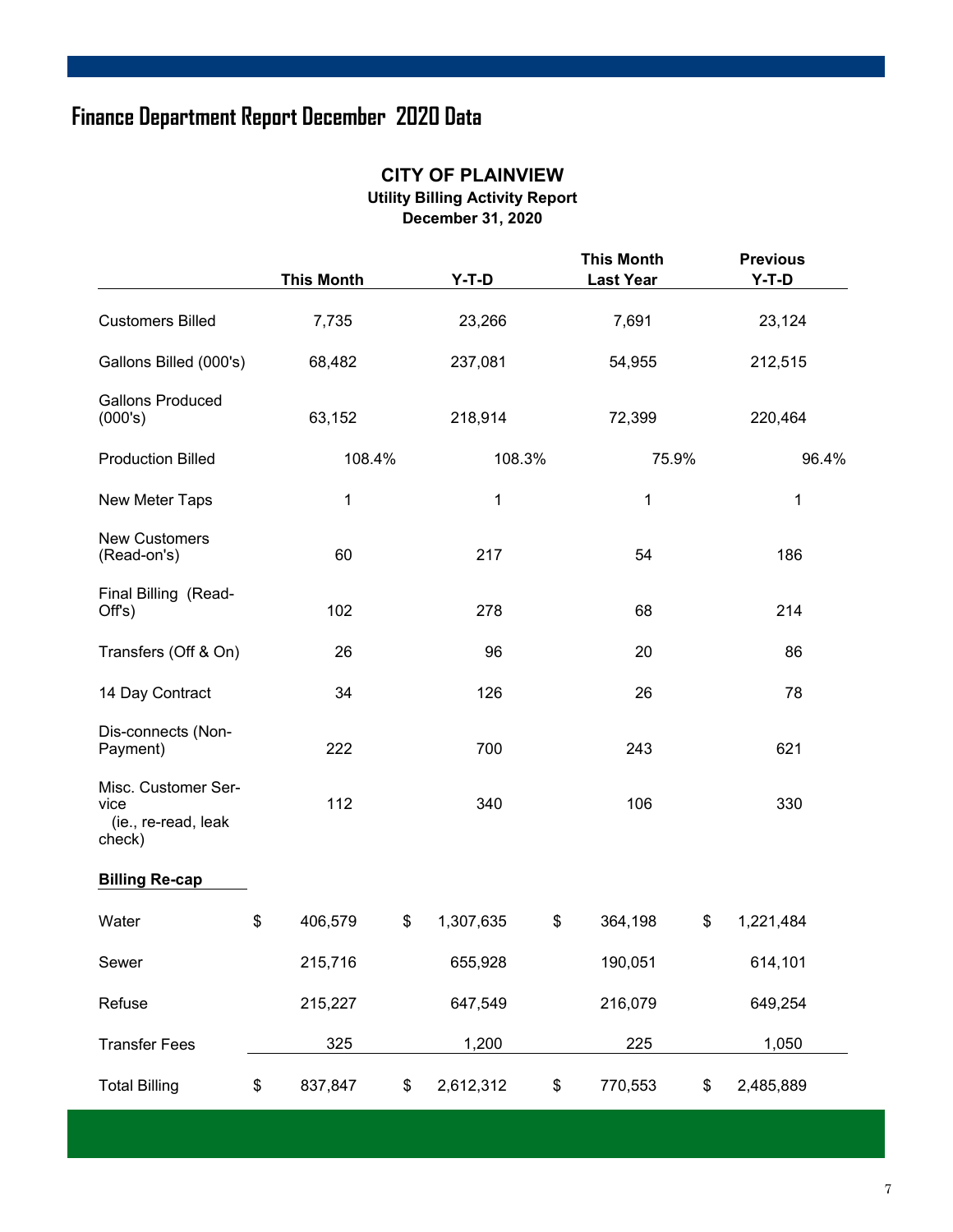### **Finance Department Report December 2020 Data Continued**



| City of Plainview December Sales Tax Collections (reflects spending from October 2020) |                                 |           |                                      |                              |           |  |  |  |  |
|----------------------------------------------------------------------------------------|---------------------------------|-----------|--------------------------------------|------------------------------|-----------|--|--|--|--|
| Year                                                                                   | Net Payment (Deposit)  % Change |           | Audit Adjustment                     | Net of Audit Adjust-<br>ment | % Change  |  |  |  |  |
| 2020                                                                                   | \$349,301.51                    | 5.14%     | \$1,751.03                           | \$347,550.48                 | 4.95%     |  |  |  |  |
| 2019                                                                                   | \$332,223.08                    | 2.49%     | \$1,063.85                           | \$331,159.23                 | 1.61%     |  |  |  |  |
| 2018                                                                                   | \$324,151.13                    | 1.56%     | (\$1,757.00)                         | \$325,908.13                 | 2.15%     |  |  |  |  |
| 2017                                                                                   | \$319,163.43                    | 6.88%     | <b><i><u><i>SIDG.GGI</i></u></i></b> | \$319,056.77                 | 7.07%     |  |  |  |  |
| 2016                                                                                   | \$298,619.77                    | $-11.29%$ | \$622.57                             | \$297,997.20                 | $-11.47%$ |  |  |  |  |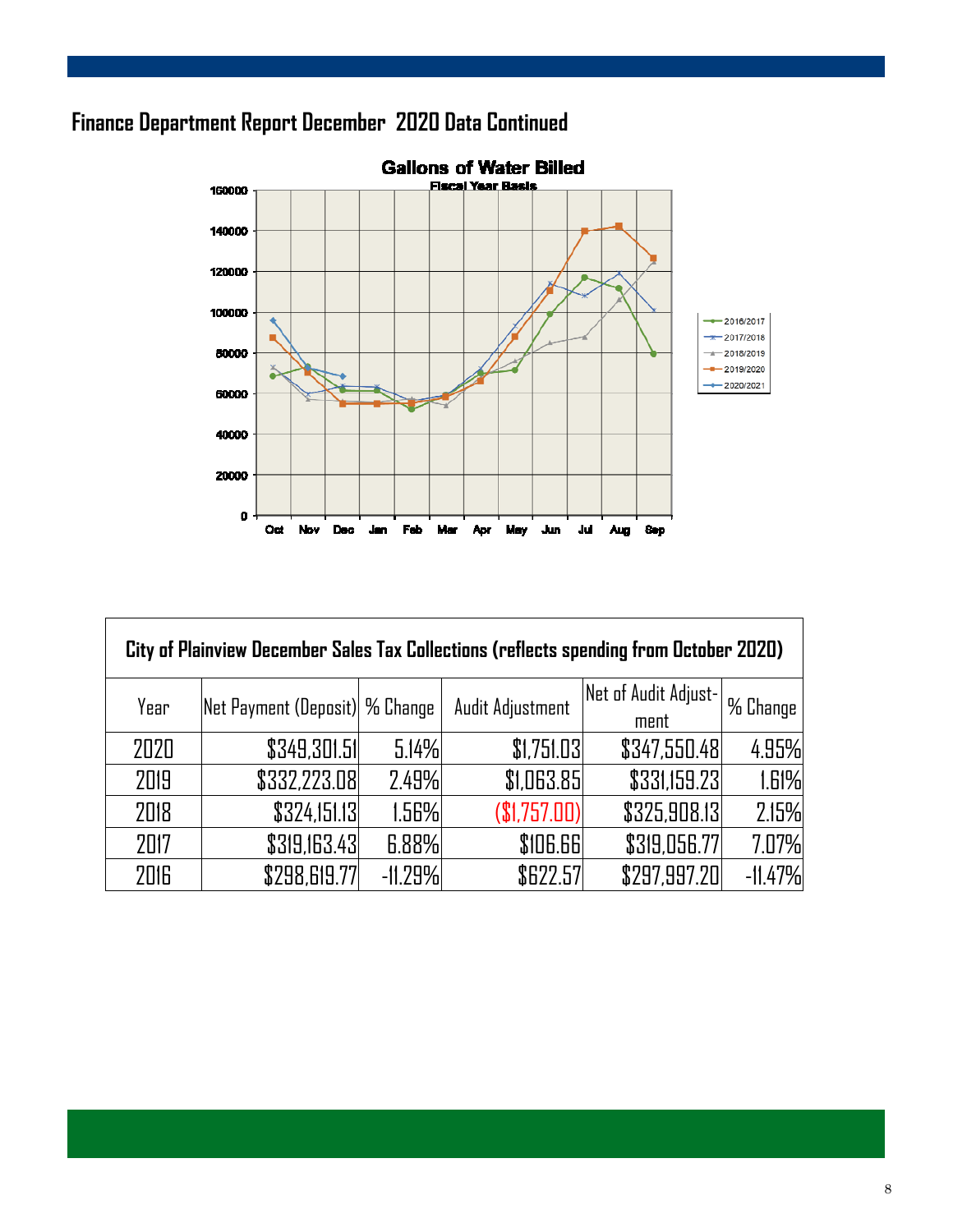### **Plainview Fire/EMS Monthly Report December 2020 Data**



### **EMS Runs**

|                            | December 2019 | December 2020 |
|----------------------------|---------------|---------------|
| <b>Total EMS Responses</b> | 232           | 267           |
| Patients Transported       | 191           | 259           |
| No Transports              | 29            |               |
| <b>Residents</b>           | 173           | 208           |
| Non-residents              | 65            | 51            |
| False Calls/Cancelled      |               |               |

### **Fire Runs**

|                                       | December 2019 | December 2020 |
|---------------------------------------|---------------|---------------|
| <b>Total Responses</b>                | 200           | 220           |
| <b>Structure Fires</b>                |               |               |
| Vehicle Fires                         |               | 0             |
| Trash / Rubbish Fires/ Grass          |               |               |
| <b>EMS Backup / Medical Responses</b> | 155           | 149           |
| Hazardous conditions                  | Χ             | 37            |
| <b>False Alarms</b>                   | 7             |               |
| Misc. Responses                       | 23            | 20            |
| Mutual Aid                            |               |               |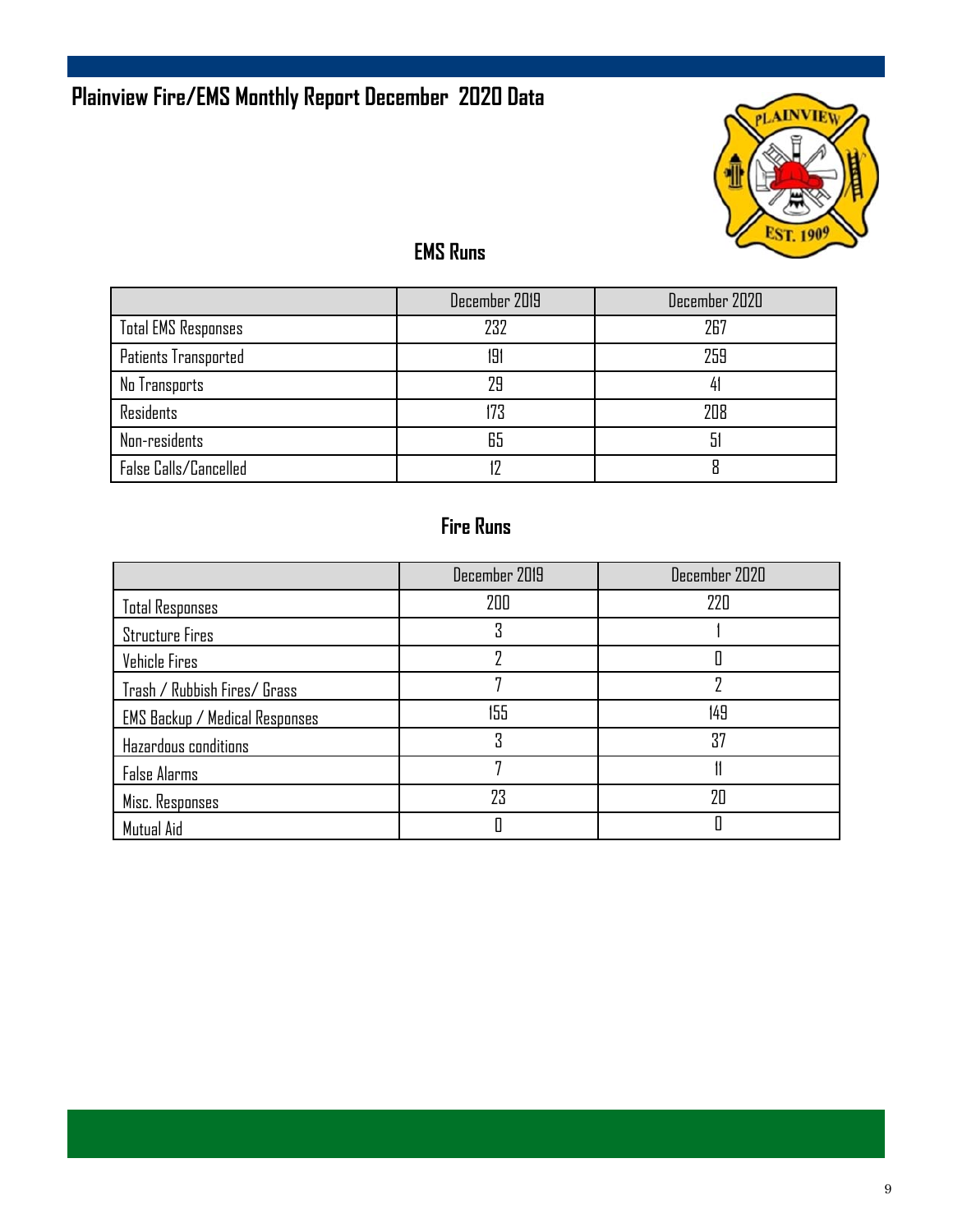### **Public Works Department Report December 2020 Data**

### **Water Reclamation**

| Total Gallons Treated 2020 | 35.34 Million Gallons | <b>December</b> |
|----------------------------|-----------------------|-----------------|
| Total Gallons Treated 2019 | 35.54 Million Gallons | <b>CRMW</b>     |
| #'s of Sludge Removed 2020 | 359,200 lbs.          | 55,317,0        |
|                            |                       | <b>December</b> |
| #'s of Sludge Removed 2019 | $410.120$ lbs.        | <b>LGMM</b>     |

| <b>Water Production</b>   |                           |              |  |
|---------------------------|---------------------------|--------------|--|
|                           | December 2020 Water Usage |              |  |
| <b>CRMWA</b>              | <b>WELL</b>               | <b>TOTAL</b> |  |
| 55,317,000                | 7.835.100                 | 63,152,100   |  |
| December 2019 Water Usage |                           |              |  |
| <b>CRMWA</b>              | WELL                      | <b>TOTAL</b> |  |
| 2,420,000                 | 69,979,400                | 72,399,400   |  |

### **Water Distribution/Collection 2020**

| Sewer Calls               | 75          |
|---------------------------|-------------|
| Sewer Main Cleaned        | $7,550$ ft. |
| Water Leaks               | 4           |
| Meters Changed Out        | 11          |
| Sewer Line Video Re-      |             |
| cording                   | П           |
| Sewer Line Video (feet) 0 |             |
| Service Orders            |             |

### **Water Distribution/Collection 2019**

| Sewer Calls             | 38           |
|-------------------------|--------------|
| Sewer Main Cleaned      | $8,725$ ft.  |
| Water Leaks             | 4            |
| Meters Changed Out      | 11           |
| Sewer Line Video Re-    |              |
| cording                 | П            |
| Sewer Line Video (feet) | $\mathbb{I}$ |
| <b>Service Orders</b>   |              |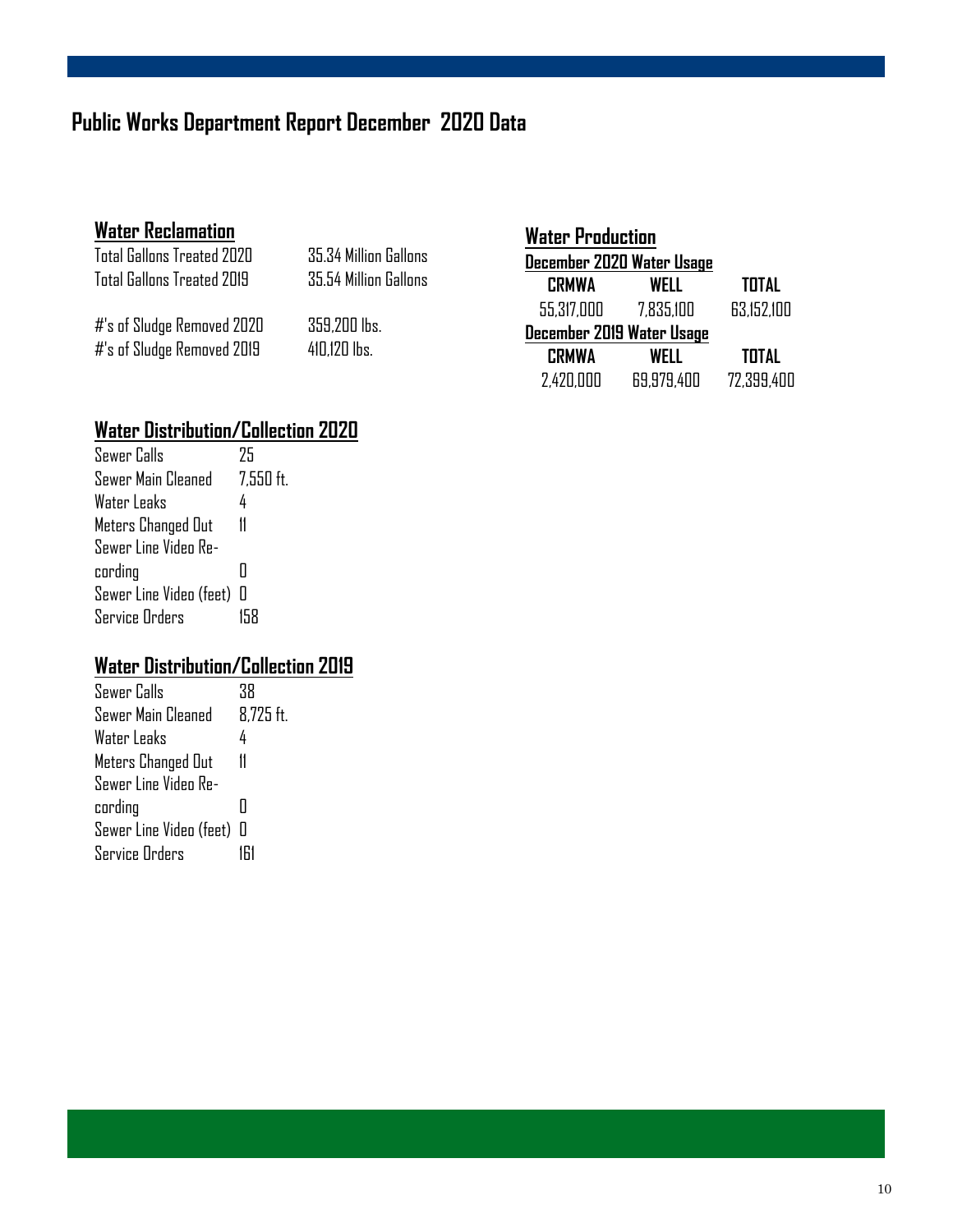### **Public Works Department Report December 2020 Data Continued**

### **Landfill**

| <b>INTAKE TOTALS</b>             | 2019    | 2020    |
|----------------------------------|---------|---------|
| Total Intake (tons)              | 2781.34 | 3154.61 |
| <b>Blue Boxes (tons)</b>         | 15.21   | 0       |
| Brush (tons)                     | 95.93   | 203.84  |
| Carcasses (tons)                 | 1.23    | 0.73    |
| Cons/Demo (tons)                 | 551.09  | 549.32  |
| Cardboard (tons)                 | 0.52    | 0       |
| <b>MSW-COMP</b> (tons)           | 1626.90 | 1931.36 |
| MSW-UNCOMP (tons)                | 269.87  | 230.61  |
| <b>Roofing (tons)</b>            | 20.00   | 10.1    |
| Sludge (tons)                    | 197.52  | 179.6   |
| Tires Shredded (tons)            | 3.07    | 49.05   |
| <b>Tires by Quantity</b>         | 209.00  | 474     |
| Inert Material by Charge         | 3390.00 | 988.75  |
| Mulch (tons)                     | 62.78   | 18.35   |
| recovered illegally dumped tires | 151     | 233     |

December was a busy time as people made a lot of trash in preparation for the holidays. In the first half of the month, we saw an uptick in Commercial waste, and then towards the last half, there was an uptick in Residential waste.

Over the holiday weeks, we ran extra trucks to ensure regular trash service. The landfill also received a delivery of a new tire cutting machine.

| <b>DAILY AVERAGE TOTALS</b> | 2019   | 2020                     |
|-----------------------------|--------|--------------------------|
| Total Intake (tons)         | 111.25 | 121.33                   |
| <b>Blue Boxes (tons)</b>    | 0.61   | 0.00                     |
| Brush (tons)                | 3.84   | 7.84                     |
| Carcasses (tons)            | 0.05   | 0.03                     |
| Cons/Demo (tons)            | 22.04  | 21.13                    |
| Cardboard (tons)            | 0.02   | 0.00                     |
| <b>MSW-COMP</b> (tons)      | 65.08  | 74.28                    |
| MSW-UNCOMP (tons)           | 10.79  | 8.87                     |
| <b>Roofing (tons)</b>       | 0.80   | 0.39                     |
| Sludge (tons)               | 7.90   | 6.91                     |
| Tires Shredded (tons)       | 0.12   | 1.89                     |
| <b>Tires by Quantity</b>    | 8.36   | 18.23                    |
| Inert Material by Charge    | 135.60 | 38.03                    |
| Mulch (tons)                | 2.51   | 0.71                     |
| <b>Safety Class</b>         |        | <b>Stress Management</b> |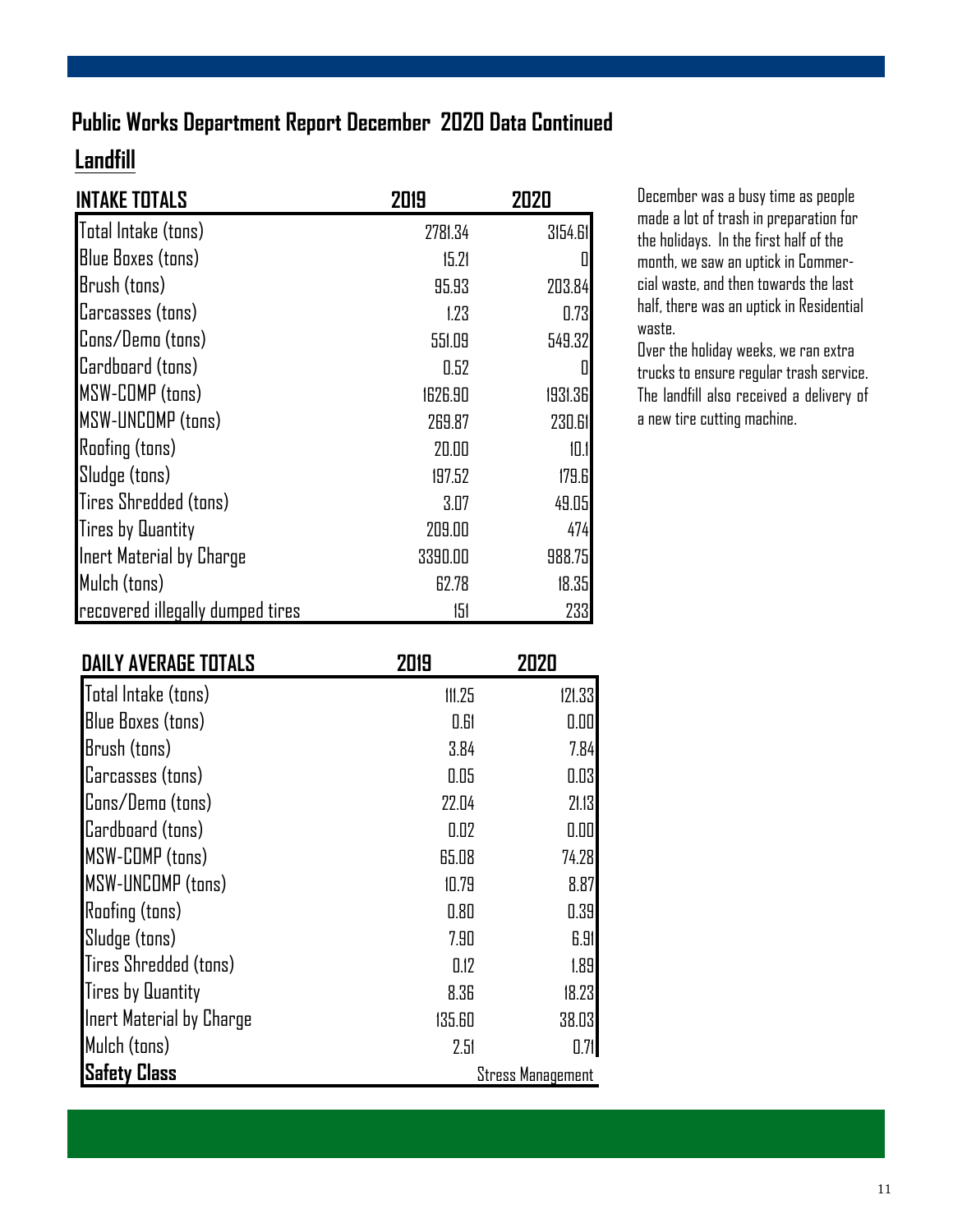### **Public Works Department Report December 2020 Data Continued**

### **Parks**

#### **Baseball**

#### **Parks**

Pick up trash and dump barrels.

#### **Playground**

Inspection of all Playgrounds and sanitize every Monday and Thursday.

#### **Building**

Clean and restock Shelter and Rotary buildings on Monday. Sanitize, clean, and restock on the weekend when rented. Buildings shut for the month of December.

#### **Projects**

Complete Walking Track at Utica Park Worked on the backstop at Utica Park Put benches in at Utica Park Finish walking track at Utica Park Put a fence around the dumpster at M.B. Hood Park

#### **Building Rentals**

Buildings Gazebo Pavilion Volleyball

#### **Vector**

City lots Private lots Draws 3 Rights of ways 2

#### **Safety Meeting**

First Aid

#### **Back Stop Utica**



### **Benches Utica**



### **Utica Walking Track**

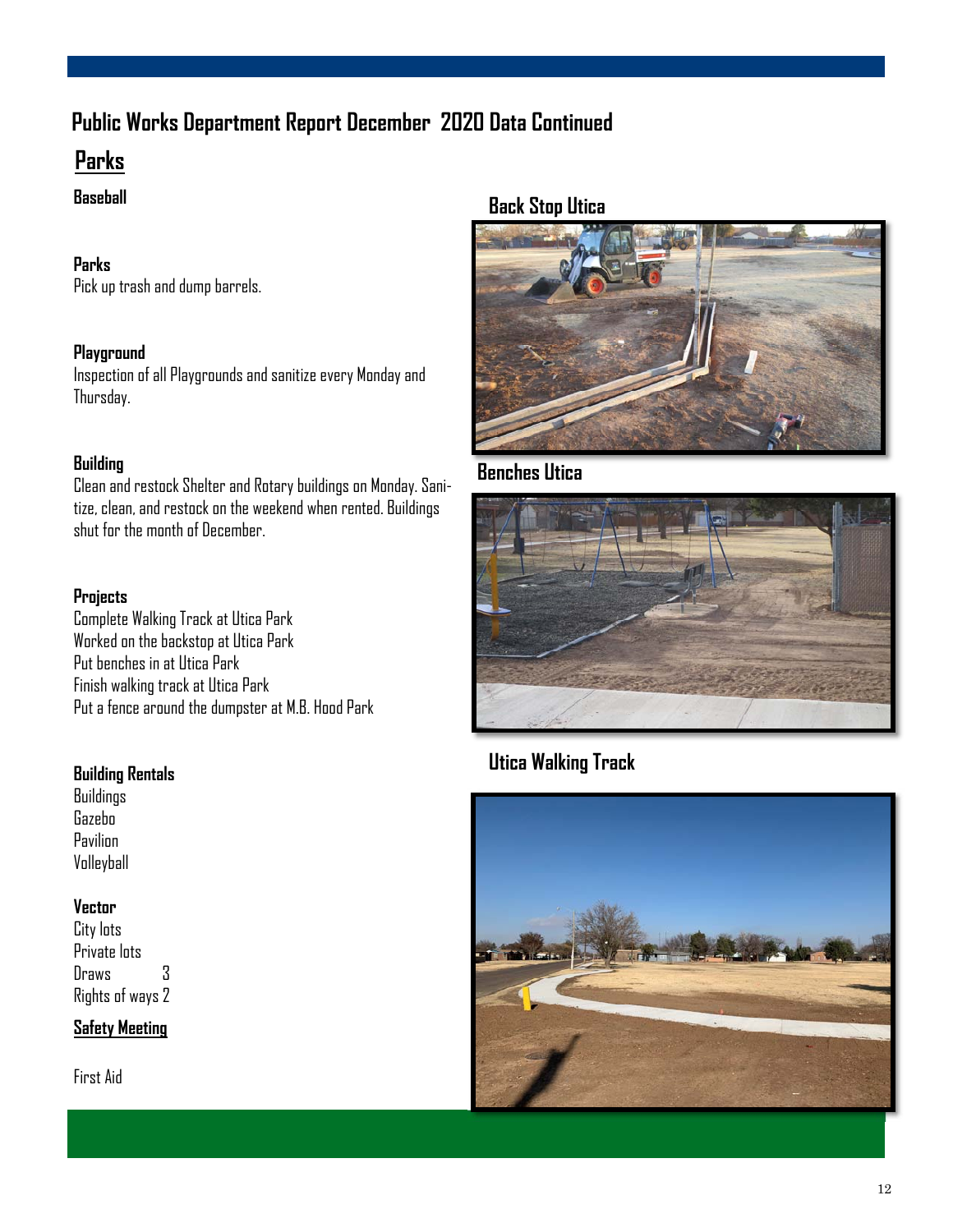### **Public Works Department Report December 2020 Data Continued**

#### **Streets**

| <b>Month: December</b>                     |          |                    |
|--------------------------------------------|----------|--------------------|
|                                            | 2019     | 2020               |
| <b>Street Maintenance Paved</b>            |          |                    |
| Number of potholes                         | 32       | 95                 |
| Number of Cuts or Overlays                 | 2        | 3                  |
| Square Feet of Cuts & Over-<br>lays        | 257      | 535                |
| Feet of curb & Gutter                      | 12       | 540                |
| Square Feet of Valley gutter               | 36       | 0                  |
| Square Feet of Sidewalk                    | П        | 400                |
| Square Feet of other con-<br>crete repairs | 0        | 0                  |
| Gallons used Brine or Lime                 | L        | 950                |
| Feet of Crack Seal                         | 0        | 0                  |
| SY of Seal Coat                            | 0        | 0                  |
| SY or gallons of Fog or<br>Scrub Seal      |          | 0                  |
| Street Maintenance Un-                     |          |                    |
| Miles of road graded                       | 10.76    | 8.28               |
| Miles of drainage ditches<br>graded        | 5.84     | 7.28               |
| Water Ways                                 | 26.60    | 0.00               |
| <b>Street Sweepers</b>                     |          |                    |
| <b>Miles Swept</b>                         | 27       | 44.35              |
| gallons used                               | 9000     | 5400               |
| <b>Street Safety</b>                       |          |                    |
| Signs replaced                             | 4        | 4                  |
| Signs repaired                             |          | 11                 |
| Sign Cost                                  | \$100.00 | \$278.50           |
| <b>Feet of Striping</b>                    |          | 0                  |
| <b>Vector Control</b>                      |          |                    |
| Miles Sprayed                              | Ш        | 0                  |
| <b>Acres Treated</b>                       | 0        | 0                  |
| Aerial Spay                                | Π        | 0                  |
|                                            |          | Bucket Truck Safe- |

ty

**Monthly Safety Topic | Udr Grnd Util** 

1. Checked and cleared storm drains, culverts, and cleaned the ditches on west 4th St.

2. Repaired several utility cuts, overlays, potholes & replaced some sidewalk\ curb gutter

3. Cleaned the street side of the shop and trimmed several trees on W.4th behind CVS.

4. Hauled material to 2 different locations to build the roads up- S. Ennis, S. Garland.

5. Performed a structure demo at W. 18th Columbia.

6. Performed a brine treatment on our major thoroughfares before the winter storm.

7. Worked on the school zone sign at 24th & Independence, made and repaired several traffic signs, and constructed several frames to be used for temporary portable signs. 8. Put up Christmas lights on the city hall, police dept., and at

fire station 3.

9. Routine street sweeping on several of our major thoroughfares.

10. Routine road maintenance on several of our unpaved roads and ditches.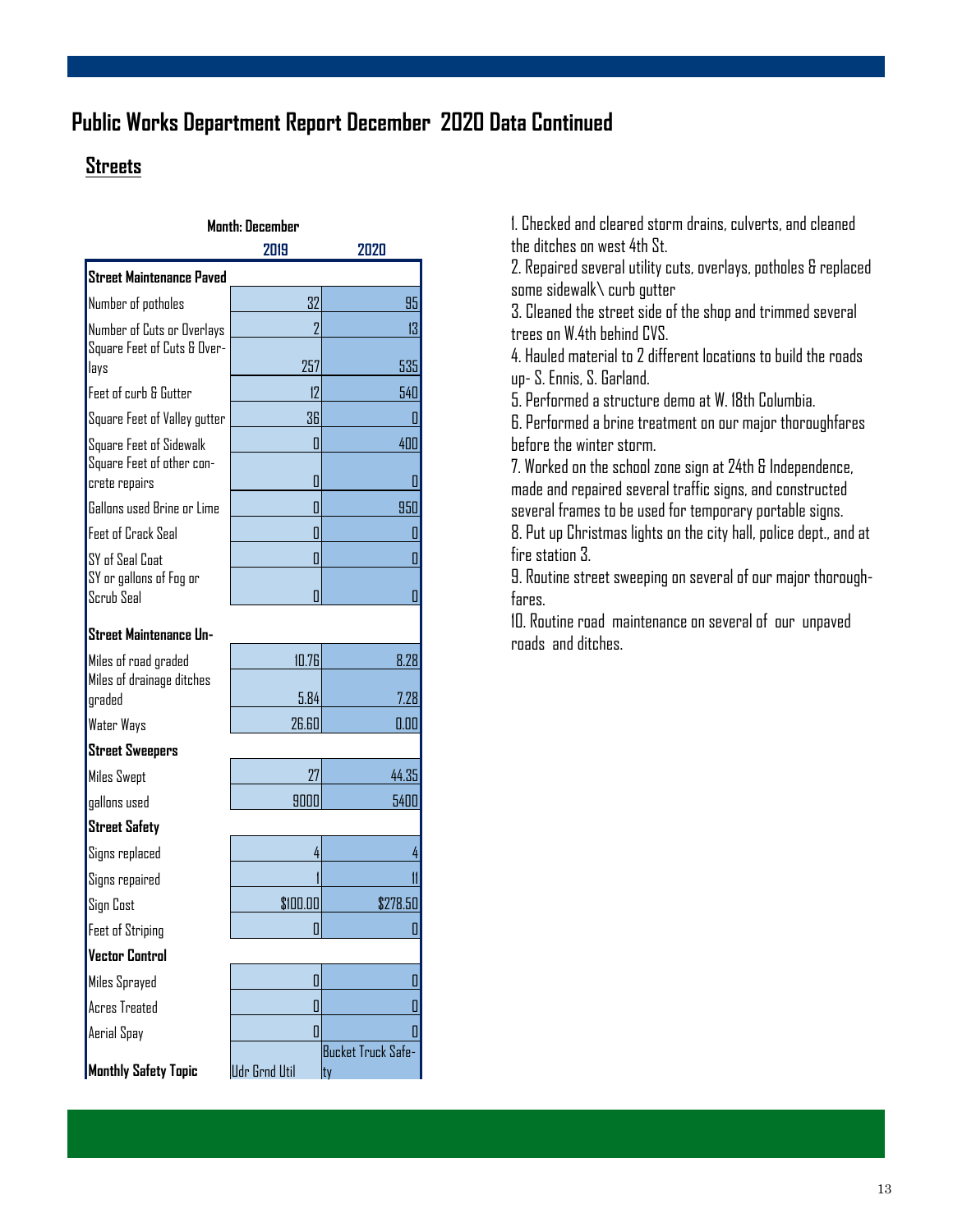### **Main Street Department Report December 2020**

**Main Street/CVB** 



**12 Days of Christmas turned into 5 Days for safety reasons. The remaining COVID safe events were:** 

### **December 9th – Library Story Hour**

Hour to celebrate the 12 Days of Christmas. Families were able to read along to Christmas stories while Library Staff read on Facebook Live.



### **December 12th - 2nd Saturday**

December's 2nd Saturday was sponsored by The Rusty Rose with the theme "Home for the Holidays" The Rusty Rose hosted the Marley Meats food truck and had sales and treats inside the business for customers.

### **December 13th - First Baptist Church – Christmas Celebration**

First Baptist Church held their Christmas Celebration concert through Facebook Live.



### **December 18th – Last Minute Men's Shopping Day**

The community was invited to remember to shop downtown for last minute Christmas gifts. Many downtown businesses held special sales and deals for customers.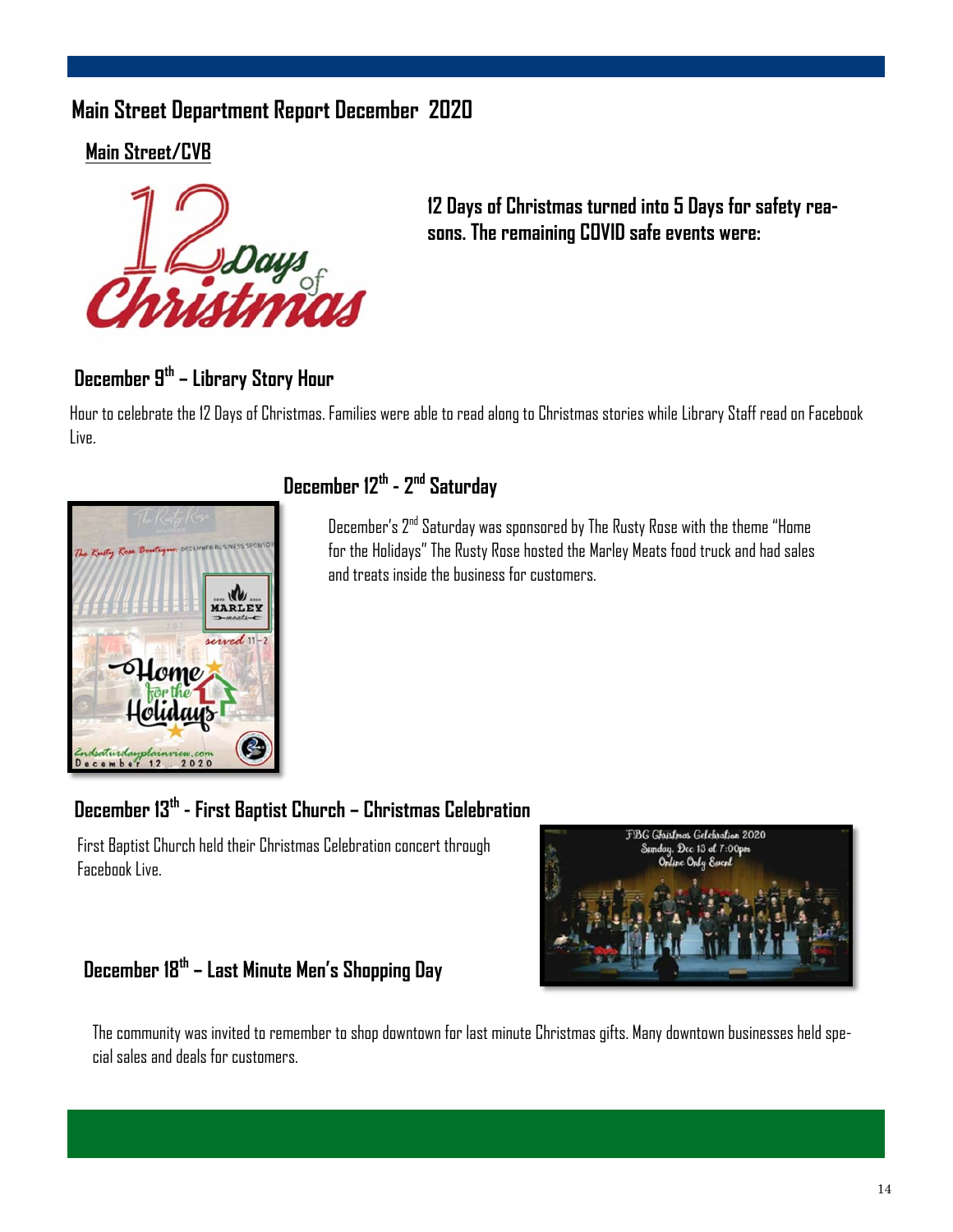### **Main Street Department Report December 2020**

#### **Main Street/CVB**

### **December 19th – Candy Cane Sweetstakes Prize Drawing**

Brenda Tafton was the lucky winner out of at least 1,000 entries for the Candy Cane Sweetstakes Grand Prize of \$1,000! The Downtown Association drew her name LIVE on Facebook on from the Hale County Courthouse lawn.



#### **Downtown Construction**

Concrete for the sidewalks on the corner of  $8^{\text{th}}$  and Broadway has been poured. Fencing on the corner of  $6^{\text{th}}$  and Broadway has also been assembled to keep the project moving forward.



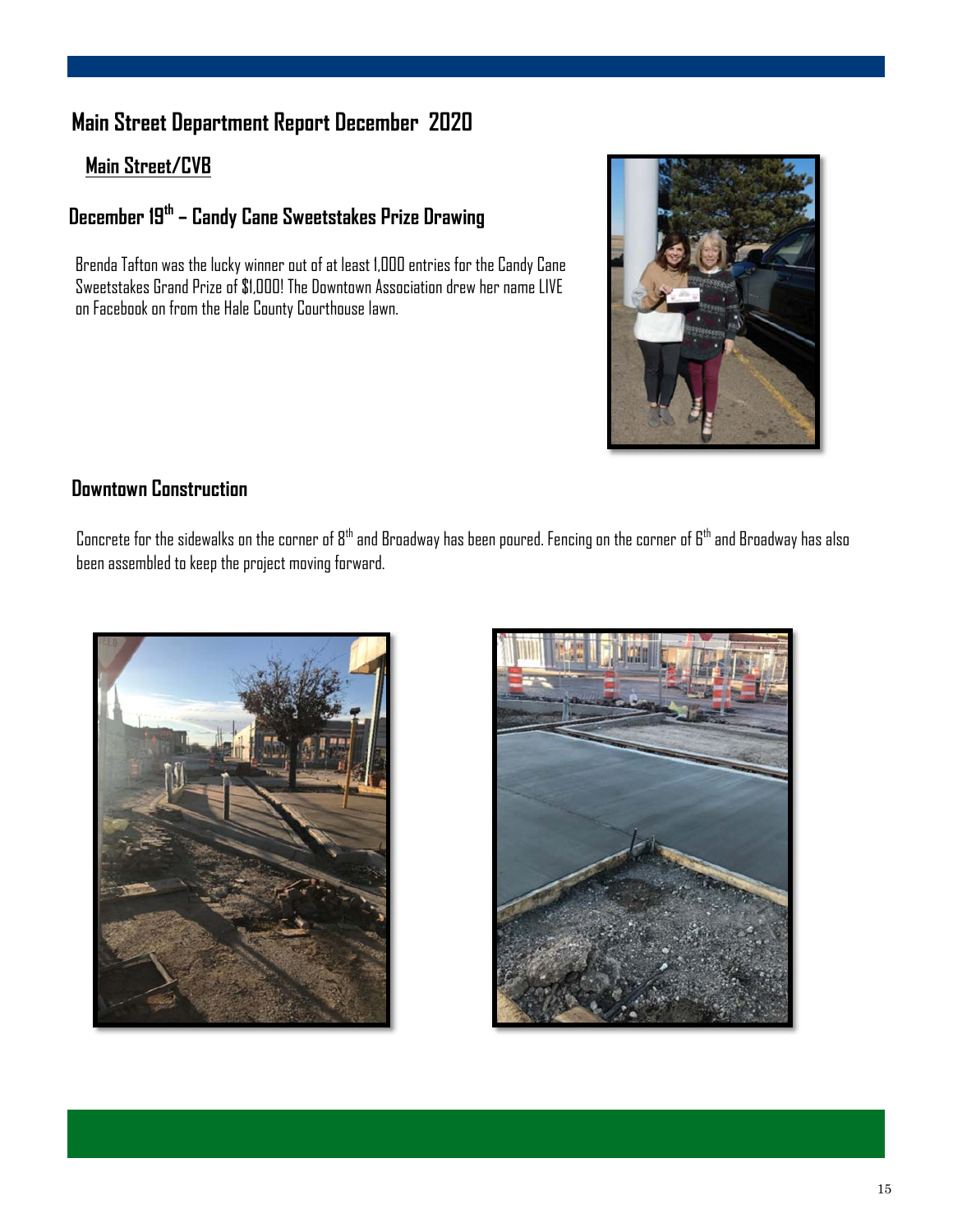### **Unger Library Report December 2020 Data**

#### **LIBRARY HOURS** M-F : 9:00 AM TO 6:00 PM | SAT: 11:00 AM TO 3:00 PM | SUN : CLOSED

The Library continues to be closed to the public, along with the other City offices. Although curbside service did not end with the reopening in June, it has again become the exclusive method of obtaining library materials by our patrons.

We were informed by the State Library that the expectations for the annual report will be lowered for all public libraries in Texas that have been affected by COVID – which, as far as we know, is every public library in Texas.

The Library did have their annual "12 Days of Christmas" story time event on December 9, 2020 – but this time it was virtual. A live reading broadcast on Facebook at 10:00 a.m. had positive remarks – and patrons unable to watch live were able to watch the recording. We appreciate all the publishing companies who have given blanket licensing agreements through March and June of 2021 to make it easy for libraries to broadcast over the Internet. Now that we have had one story time online, we hope to do more beginning in February.

| Number of visitors:                                        | $\overline{0}$ |
|------------------------------------------------------------|----------------|
| Number of patrons registered:                              | 37,165         |
| OverDrive registered patrons                               | 327            |
| Circulation:                                               | 485            |
| Number of Database Searches:                               | $\overline{0}$ |
| Electronic Periodical Article Usage:                       | $\overline{0}$ |
| Electronic Book Usage (TexShare databases):                | $\Omega$       |
| Electronic Book Usage (OverDrive)                          | 327            |
| Digital Audiobook usage (OverDrive)                        | 67             |
| Number of Juvenile Programs:                               | $\Omega$       |
| Number of Adult Programs:                                  | $\theta$       |
| Juvenile Program Attendance:                               | $\theta$       |
| Adult Program Attendance:                                  | $\Omega$       |
| Computer Usage                                             | $\Omega$       |
| Materials Added:                                           | 397            |
| Materials Withdrawn                                        | 55             |
| Total number of materials/resources (includes electronic): | 81,105         |

#### **December 2020 Library Statistics**